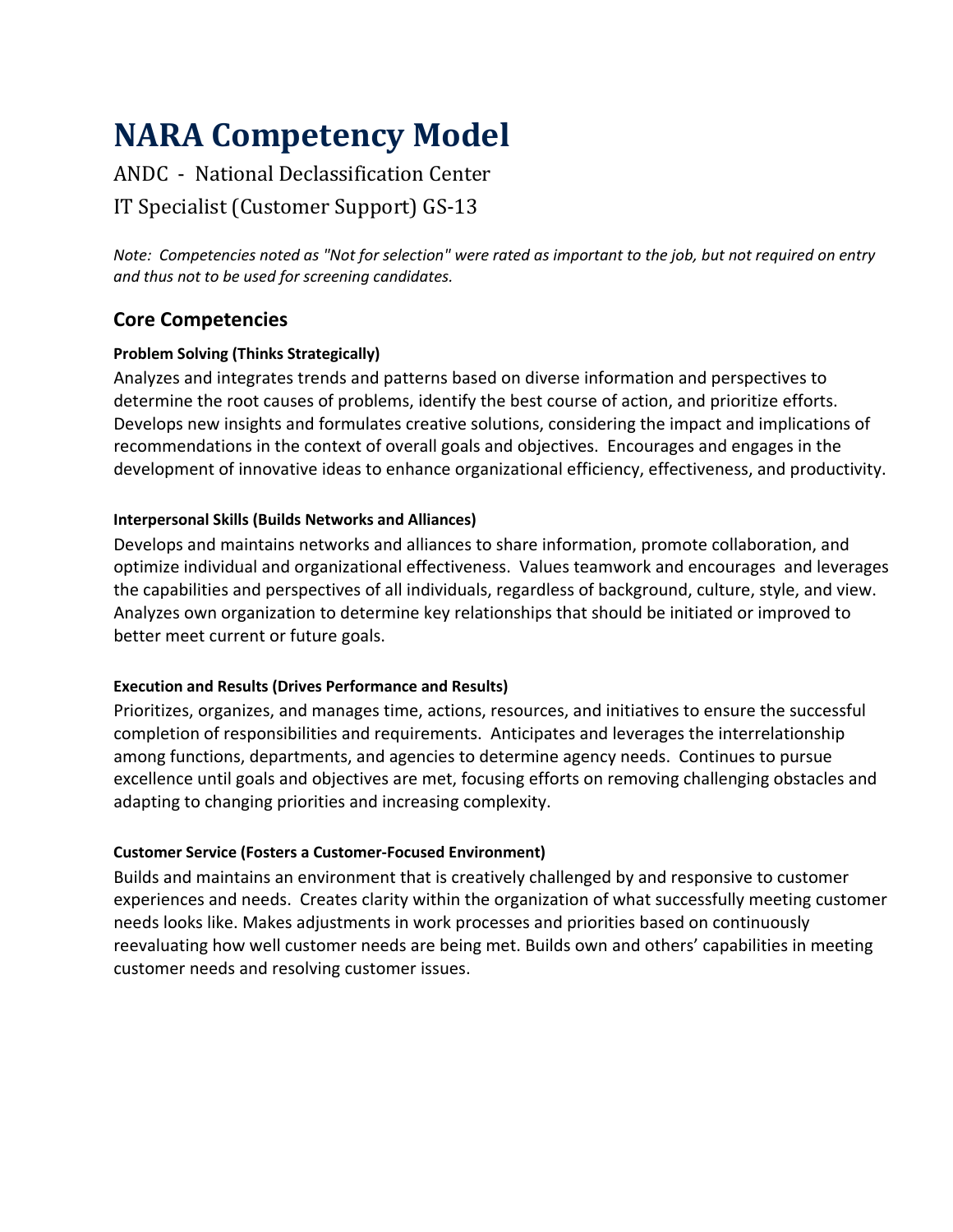#### **Communication (Communicates with Impact)**

Engages and excites others by communicating in a compelling manner with words and actions. Openly listens to issues, problems, or unpopular points of view and states opinions in a manner that encourages dialogue. Is confident, poised, and articulate when presenting information and targets communications to the level of the audience. Prepares, reviews, and finalizes documents and presentations to ensure they are cogent, accurate, well organized, considering organizational and audience needs and expectations.

#### **Organizational Awareness (Leverages Organizational Awareness)**

Identifies and communicates the interrelationship between the agency's mission and function and best practices related to implementing agency programs, policies, procedures, rules, and regulations. Assesses organizational issues and develops a clear understanding of internal and external environments in order to identify emerging trends that impact the achievement of NARA's mission and goals. Identifies and analyzes internal and external developments, considers their impact on and implications for the agency's business, customers, and work products, and applies this information to accomplish objectives.

## **General Competencies**

#### **Influences/Negotiates with Others**

Promotes ideas and proposals persuasively. Shapes others' opinions, convinces or persuades others, and gains support through own actions/examples or persuasion in an ethical manner. Achieves mutually satisfying agreements in negotiations with others by listening to different objectives, effectively communicating own objectives, and seeking common ground and collaborative situations.

#### **Manages Projects**

Achieves desired outcomes on projects, on time, and within budget. Designs and plans the project, defines the project workflow, and manages the project team. Controls and provides project deliverables, optimizes the contribution of the people involved, and makes decisions and assesses the impact of those decisions on quality, productivity, schedules, cost, performance, etc. Evaluates and reports progress against goals and milestones.

#### **Embraces Continual Learning**

Seeks opportunities to expand knowledge and skills through formal and informal education, training, and feedback. Identifies and leverages own strengths and developmental needs and strives to improve own skills. Acquires new knowledge related to business, professional, and technological changes and developments. Demonstrates and supports continual learning, and shares knowledge and expertise with others.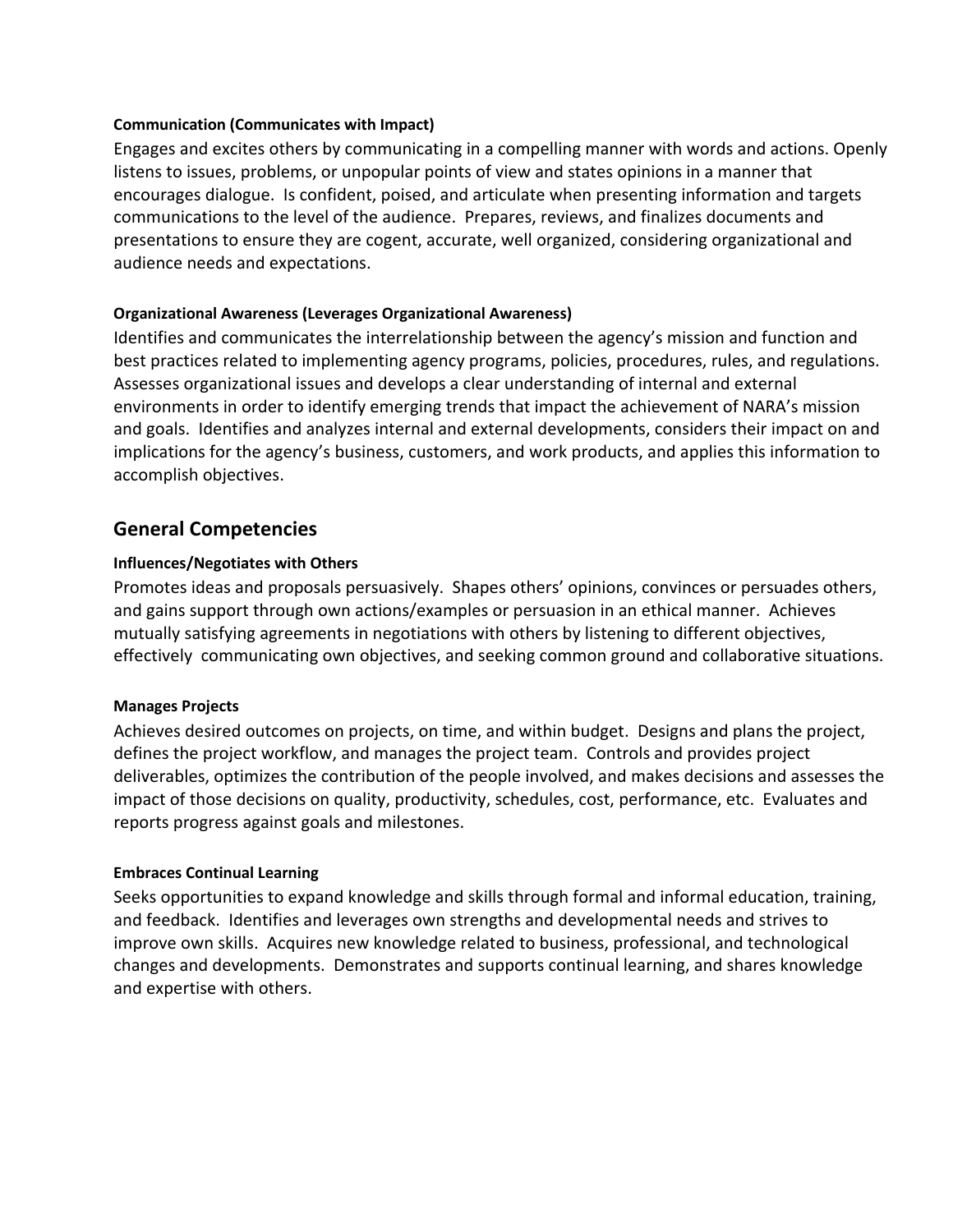#### **Utilizes Computer Technology**

Utilizes computer technology and software applications (e.g., word processing, spreadsheets, databases, web-based tools) to perform work activities. Applies technologies and/or tools to improve work, productivity, or customer service.

#### **Demonstrates Business Savvy**

Uses workload, performance, statutory requirement, and customer satisfaction data to evaluate the costs, benefits, risks and impact when making decisions. Drives program results by planning and prioritizing activities consistent with organizational goals. Promotes ideas that improve performance.

#### **Manages Contracts**

Monitors contracts with vendors, including conducting market research, defining work needed, soliciting and evaluating proposals, making recommendations for vendor selection, finalizing the terms of the contract, and initiating contract revisions to meet changing program requirements. Monitors contractor activities, manages related budgets and financial requirements, and ensures that contract requirements are met and all activities through closeout are performed in compliance with contract terms.

## **Technical Competencies**

#### **Applies Knowledge of Information Security**

Demonstrates expertise in developing policies related to principles, practices, and techniques pertinent to IT systems security, including risk assessments, audits, certification and accreditation requirements, recovery procedures, and supporting enterprise services (e.g., firewalls, encryption techniques). Researches, recommends, and stays current on technological solutions to support and improve the overall effectiveness of the agency's mission and information management needs.

#### **Applies Knowledge of IT Systems**

Demonstrates expertise in the principles, practices, and techniques pertinent to the design, development, implementation, integration, operation, and/or maintenance of computer hardware and/or network systems. Researches, recommends, and stays current on technological solutions to support and improve the overall effectiveness of the agency's mission and information management needs.

#### **Applies Knowledge of Enterprise Architecture / Systems Engineering**

Demonstrates expertise in the principles, practices, and techniques pertinent to enterprise architecture/systems engineering, including architecture, data standards, data modeling, and systems design. Researches, recommends, and stays current on technological solutions to support and improve the overall effectiveness of the agency's mission and information management needs.